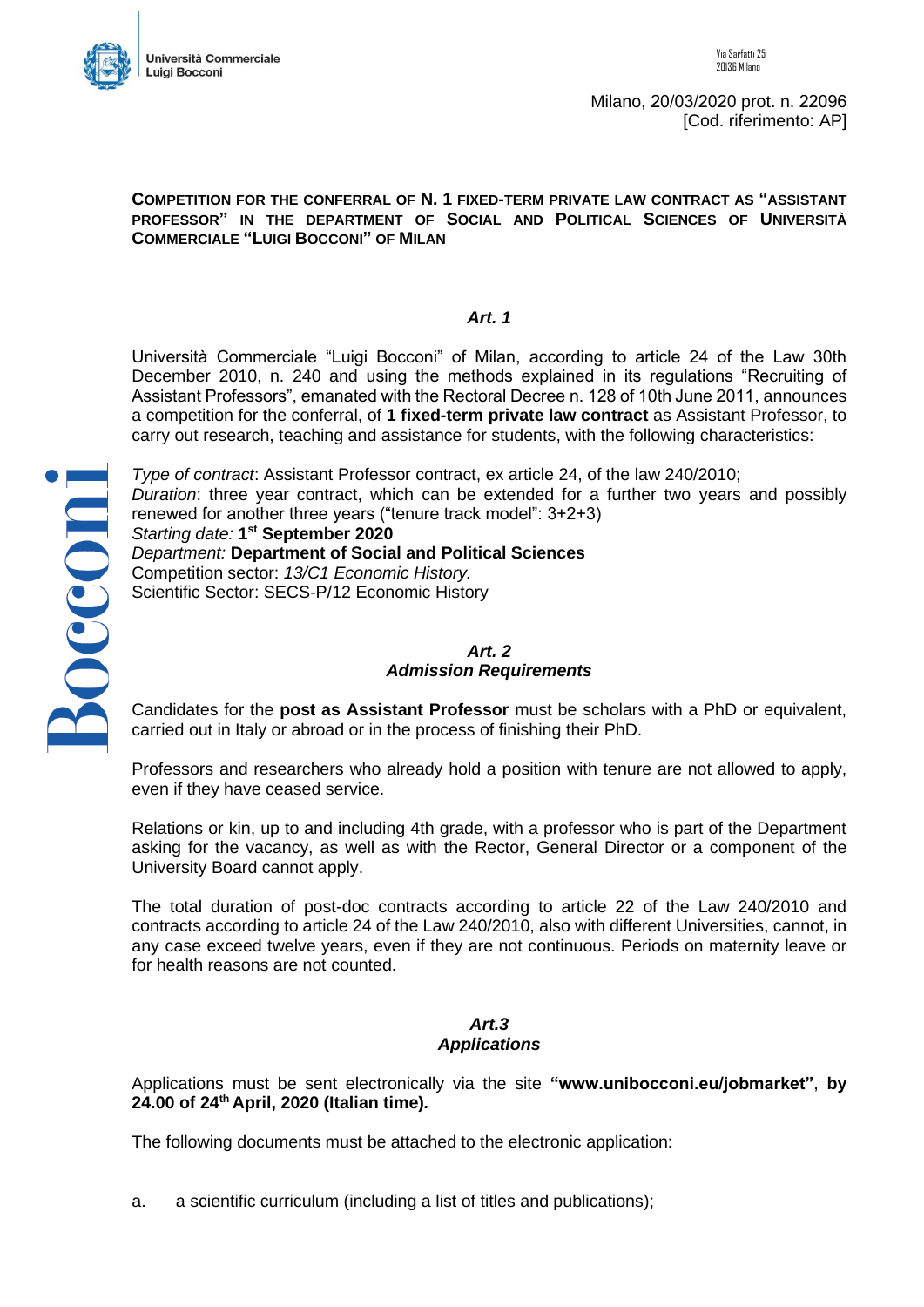- b. up to three papers or chapters which the candidates intend to submit for this evaluation;
- c. list of at least three highly qualified academic referees providing a reference letter.

If the candidate has any other roles, he must attach a declaration stating the type of position and role currently being carried out.

Any possible externally paid roles may only be carried out after authorization by the Academic Bodies of Università Bocconi, according to the current regulations of the University.

#### *Art.4 Selection Procedure*

In order to carry out the selection, the Department uses the Junior Hiring Committee (CJH), nominated yearly by the Department, designated by the respective regulations of the Department, chaired by a Full Professor as Head of the Junior Job Market, having heard the Vice-Rector for Human Resources. The composition of the Junior Hiring Committee will be such as to ensure the presence of a Bocconi tenured professor affiliated to the same Competition Sector or one close to the one advertised in the current Call for Position.

For hiring via the National and International job market, the evaluation of the applications will be carried out by the Junior Hiring Committee (JHC), who will draw up a short list of candidates. The short list of candidates to be interviewed must be between 10 and 20 percent of the applications, with a minimum of 6 candidates irrespective of the number of applications, if the applications are deemed eligible according to the Competition Sector advertised, as reported by the attachment B of the MD 855/2015.

Each candidate will be interviewed in person or via conference call, according to International Job Market practices to assess their teaching and research abilities and interest in covering the Assistant Professor position.

Deserving candidates will be invited to the University to carry out a series of interviews in the Department and to give a seminar based on their research (fly out).

At the end of the selection process the Department Board, with agreement from the Vice Rector for Human Resources, will write an overall evaluation for each candidate, forming a table of eligible candidates which will be published on the University website.

For eligible candidates, the University, following the proposal of the Department, has the possibility to make an offer which must explain: the contract type a) or b), teaching load required, requested scientific commitments in terms of minimum publications requested, proposed salary, which cannot be less than the minimum amount as laid down by article 24 of the Law 240/2010. It must also indicate the deadline by which the candidate must communicate their acceptance of the offer.

If the candidate accepts the offer, the University will draw up a fixed term, private law contract.

# *Art. 5 Rights and Duties of the Assistant Professor*

The Assistant Professor contract lasts for three years and can be extended for 2 years (type "a") and possibly renewed for an additional 3 years (type "b"), for a total duration not more than 8 years. The extension and renewal, as an expression of the will of the parties, will be provided only with a written contract and conditional to a successful evaluation of the activity carried out, as discussed below.

The Assistant Professor will have the following commitments: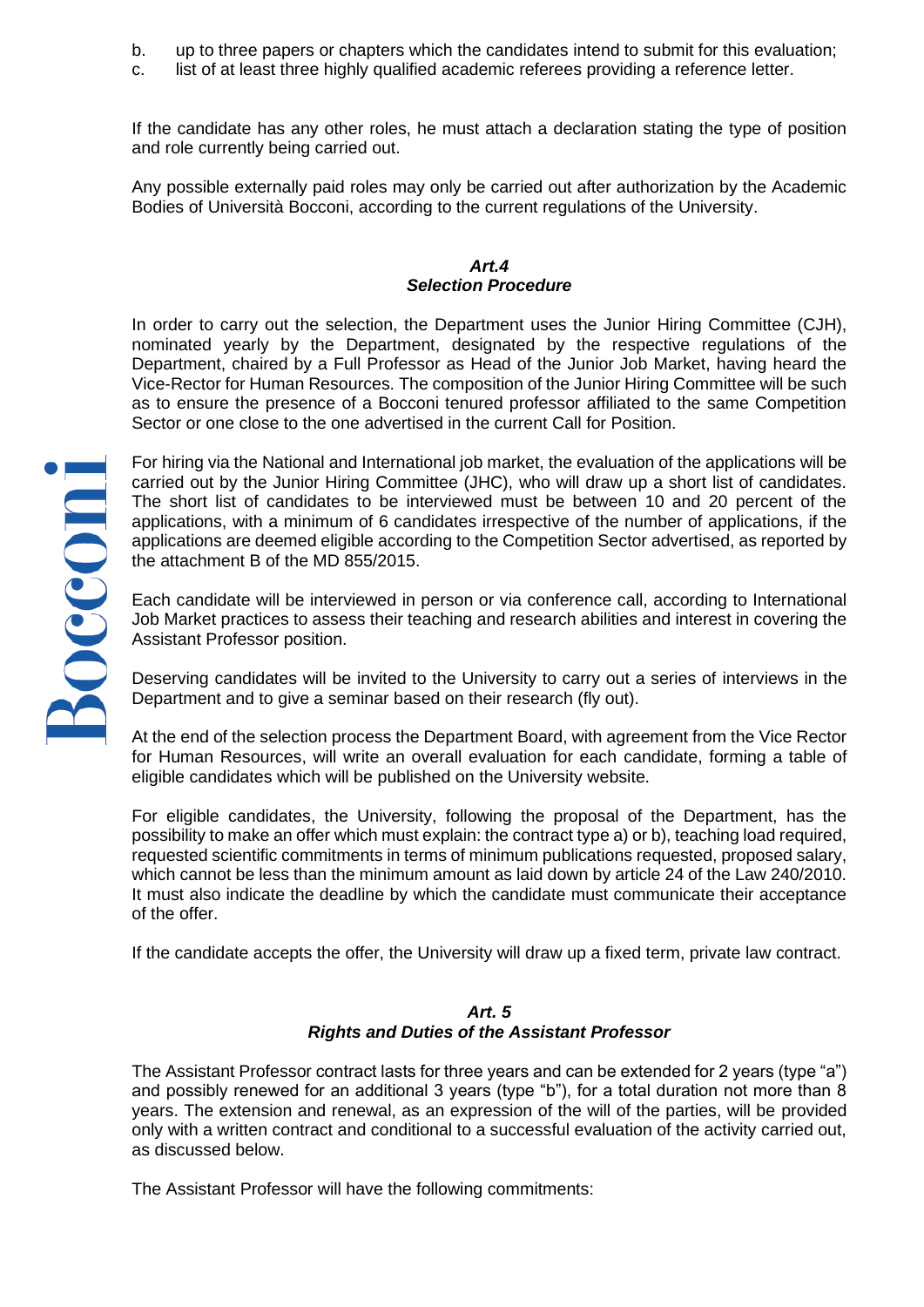- Teaching activity, in their given scientific sector, also assuming the responsibility for coordination course of multi-class courses, as agreed annually by the Academic Council, for a number of classroom hours equal to 105 hours per year, preparation of teaching material and assistance to students and checking of their knowledge.

- Research activity, also carrying out the scientific coordination, within research projects developed by the Department of referral, as well as within the structure of research centers within the University, with the aim of producing an adequate number of scientific publications in prestigious sites, or considered to be such by the University, before the maximum duration of the current contract, including any possible renewal three-year period.

**Assistant Professor contract, type a),** evaluation for contract extension and/or contract renewal. At the start of the third year of the contract (type a), the Assistant Professor will be evaluated according to the following parameters.

For teaching activity, the Department will consider the obligatory teaching activity and individual performance according to the procedures defined by the University.

For Research Activity, the Department will evaluate the scientific articles produced, taking into account whether these articles have been submitted to prestigious journals, whether they have had a "Revise and resubmit" response and whether they have been published. The result of the evaluation will be sent to the Assistant Professor as well as the Vice Rector for Human Resources.

The Department, based on these evaluations, can propose an extension to the contract for a further two years or directly propose that the University offers a type (b) contract.

In the case of the second proposal (type b contract), the subsequent evaluation will be carried out by an Internal Evaluation Committee (CAP - Committee for Appointments and Promotions) to the Human Resources Committee, Chaired by the Vice Rector for Human Resources. This committee doesn't necessarily include external members. This same procedure starts at the beginning of the final year of contract extension if the Department proposes to continue the relationship with a type (b) contract.

**Assistant Professor contract, type b),** evaluation to start the procedure for the conferral of tenure. At the start of the final year of the contract (type b), the Assistant Professor will be evaluated according to the following parameters.

For the teaching activity carried out: fulfilling teaching obligations and evaluation of the individual teaching performance according to the procedures defined by the University.

For the research activity: evaluation of the research projects and checking of the number of scientific publications produced.

In particular in order to be given tenure as Associate Professor, the candidate must have an adequate number of scientific publications in prestigious journals or judged equivalent by the University and positive evaluations on teaching activity and student services given during the duration of the contract.

The University will also evaluate the Assistant Professor's position in the scientific community using internal and external referees' letters of reference partly independently and partly indicated by the Department of referral.

### *Art. 6 Definition of the Relationship*

The following elements will be subject to negotiation between the university administration and the winning candidate, according to the preceding articles:

a)the economic conditions, within the limits imposed by the University Board; in any case the economic conditions cannot be less than the Ministerial tables dictated for Confirmed University Researchers with a National Role according to article 24 of the Law 240/2010;

b)the teaching and research obligations according to the model outlined in article 5 of this